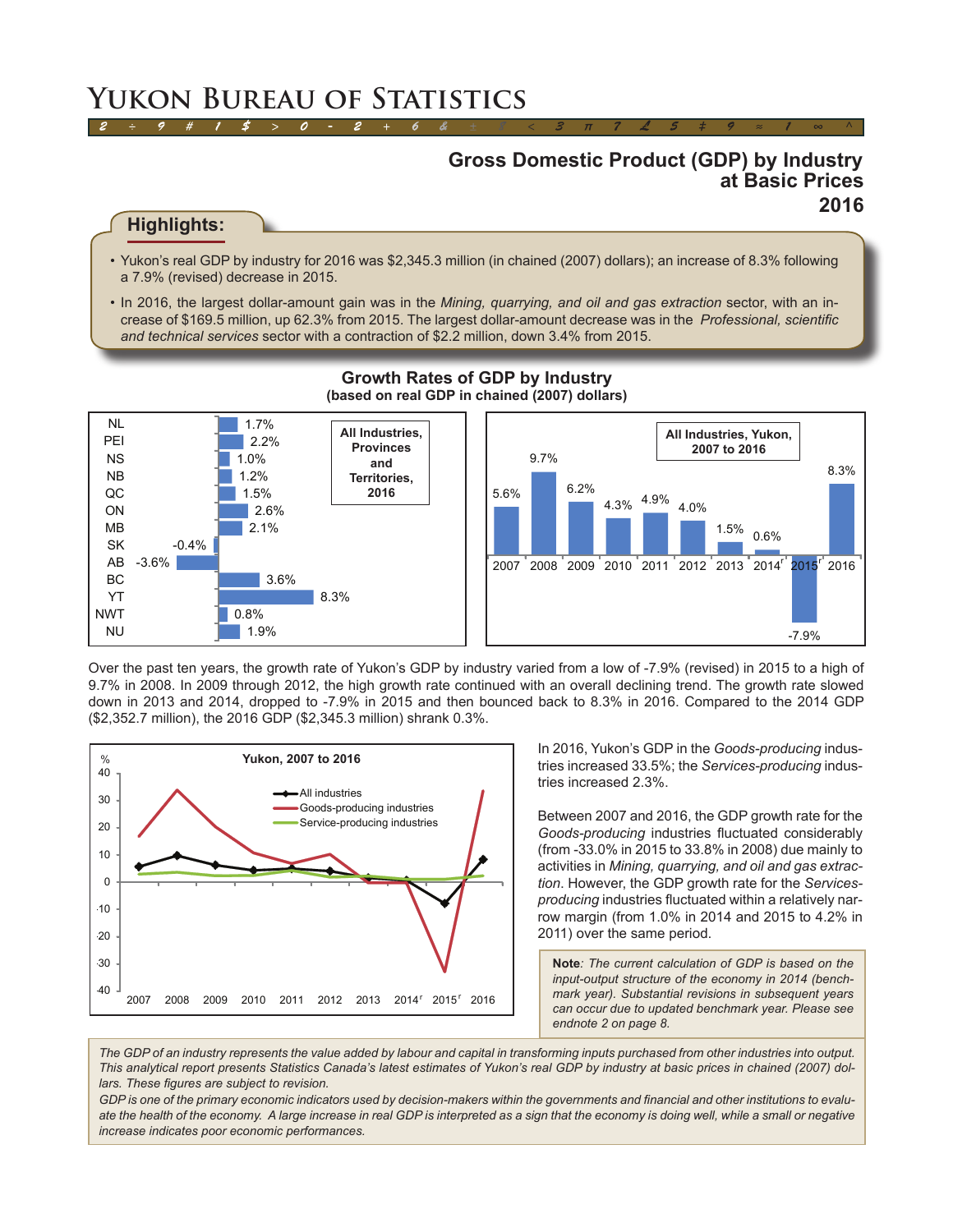#### **Growth Rates of GDP by Special Industry Aggregation, Yukon, 2007 to 2016 (based on real GDP in chained (2007) dollars)**



- • The GDP growth rate in *Industrial production* fluctuated hugely between 2007 to 2016, from -38.4% (revised) in 2015 to 81.9% in 2008.
- • The *Energy* sector's GDP growth rate ranged from -22.4% in 2009 to 12.3% in 2008.
- • The *Information and communications technology* sector's GDP growth rate had a relatively lower fluctuation and varied from -1.3% in 2012 to 14.0% in 2010.
- • While manufacturing industries represent less than one percent of all industry GDP, the growth rate for *Non-durable manufacturing industries* fluctuated from -5.1% in 2011 to 17.6% in 2012, and that for the *Durable manufacturing industries* fluctuated from -36.7% in 2013 to 38.2% in 2011.



**Growth Rates of GDP by Industry, Yukon, 2012 to 2016 (based on real GDP in chained (2007) dollars)**

fluctuation occurred in the *Mining, quarrying, and oil and gas extraction* sector where the growth rate fluctuated from a low of -46.0% (revised) in 2015 to a high of 62.3% in 2016.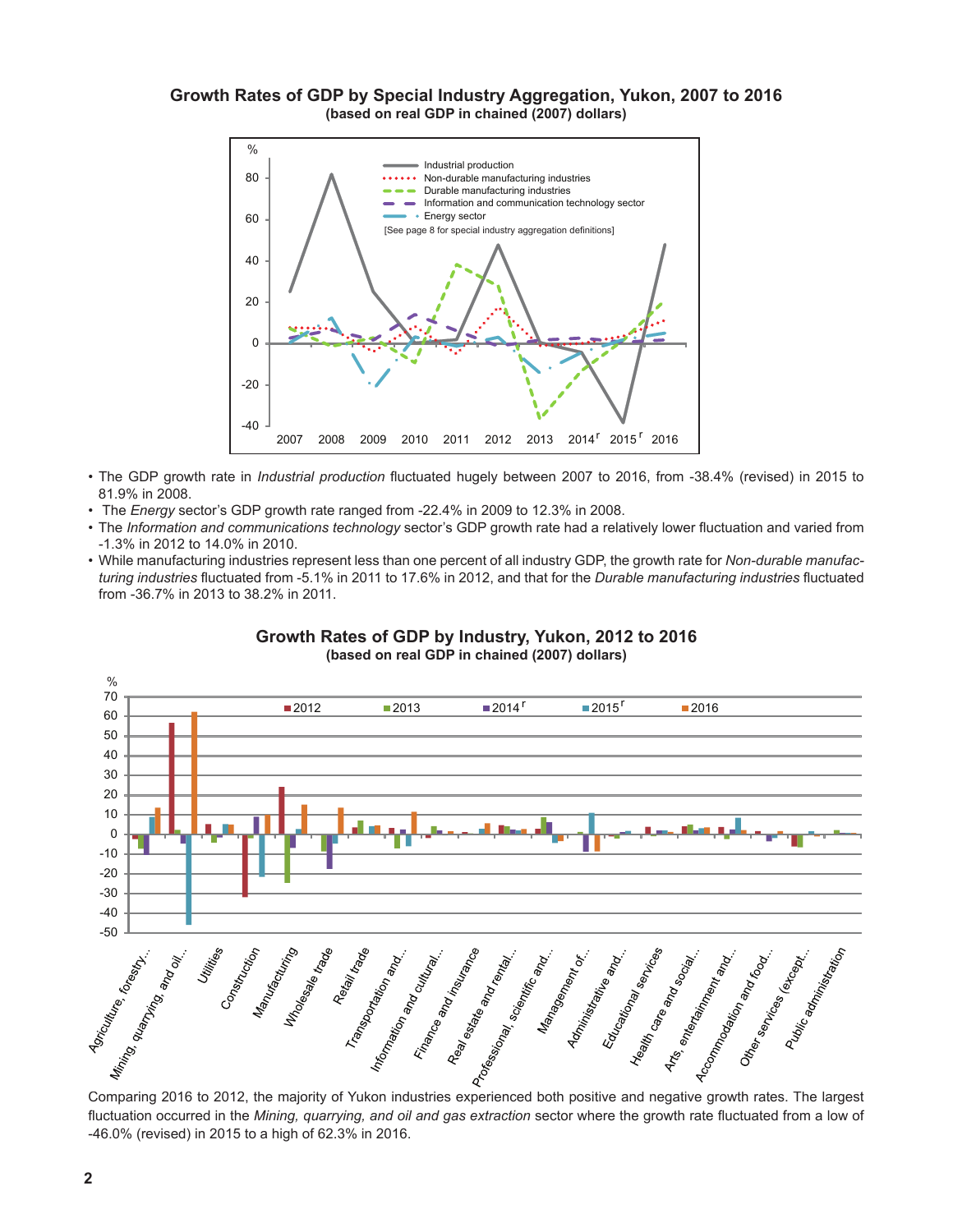#### **Percentage Share of GDP by North American Industry Classification System (NAICS), Yukon, 2016 (based on current dollars)**



Major contributors to Yukon GDP by industry in 2016 were: *Public administration* (23.1%)*; Real estate and rental and leasing*  (14.2%); *Mining, quarrying, and oil and gas extraction* (12.8%); *Health care and social assistance* (8.4%)*; Construction* (7.7%); *Retail trade* (5.4%); and *Educational services* (5.2%)*.* The contribution of each of the remaining industries was less than 5.0%.



# **Percentage Share of GDP by North American Industry Classification System (NAICS),**

fluctuated from a low of 8.9% (revised) in 2015 to a high of 12.8% in 2016, while the share of *Construction* industry varied from 7.6% (revised) in 2015 to 10.0% in 2012. With the exceptions of *Public Administration* (1.9 percentage points spread in fluctuation) and *Real estate and rental and leasing* (1.3 percentage points spread in fluctuation), all remaining industries accounted for a 1.0 percentage point spread or less fluctuation in their share between 2012 and 2016.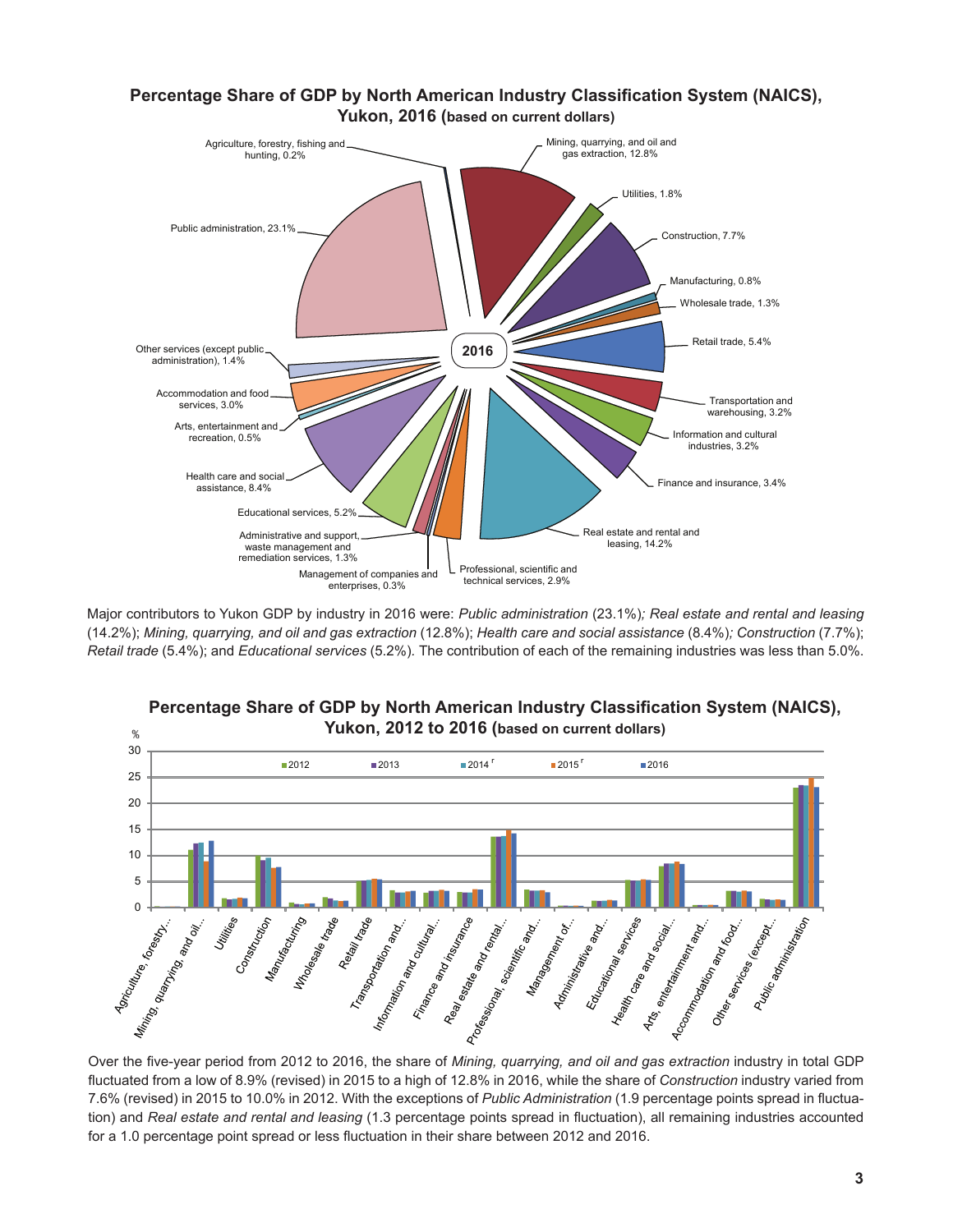#### **Real GDP by Industry, Yukon, 2007 to 2016**

*millions of chained (2007) dollars1*

| <b>INDUSTRY</b> <sup>2</sup>                                                                                        | 2007        | 2008        | 2009        | 2010        | 2011        | 2012        | 2013        | 2014 <sup>r</sup> | $2015$ <sup>r</sup> | 2016        |
|---------------------------------------------------------------------------------------------------------------------|-------------|-------------|-------------|-------------|-------------|-------------|-------------|-------------------|---------------------|-------------|
| AGRICULTURE, FORESTRY, FISHING AND HUNTING                                                                          | 3.4         | 3.5         | 3.8         | 4.2         | 4.2         | 4.1         | 3.8         | 3.4               | 3.7                 | 4.2         |
| Crop and animal production                                                                                          | 2.1         | 2.1         | 2.4         | 2.5         | 2.6         | 2.5         | $2.2\,$     | 1.9               | 1.9                 | 1.9         |
| Forestry and logging                                                                                                | 0.5         | 0.6         | 0.8         | 1.1         | 0.8         | 0.8         | 0.8         | 0.8               | 0.8                 | 0.8         |
| Fishing, hunting and trapping                                                                                       | 0.5         | 0.5         | 0.5         | 0.1         | 0.1         | 0.1         | 0.1         | 0.2               | 0.2                 | 0.2         |
| Support activities for agriculture and forestry                                                                     | 0.3         | 0.2         | 0.2         | 0.5         | 0.6         | 0.6         | 0.7         | 0.4               | 0.8                 | 1.3         |
| MINING, QUARRYING, AND OIL AND GAS EXTRACTION                                                                       | 119.1       | 256.5       | 331.2       | 329.2       | 330.2       | 517.1       | 529.1       | 504.2             | 272.1               | 441.6       |
| Oil and gas extraction                                                                                              | 12.9        | 9.4         | 7.6         | 6.6         | 5.9         | 6.3         | 6.9         | 3.5               | 0.1                 | 0.0         |
| Mining and quarrying (except oil and gas)                                                                           | 67.8        | 216.2       | 296.9       | 289.2       | 281.6       | 479.8       | 500.3       | 473.8             | 266.6               | 455.2       |
| Support activities for mining and oil and gas extraction                                                            | 38.4        | 35.7        | 37.0        | 41.4        | 48.2        | 54.6        | 51.1        | 51.0              | 22.3                | 24.3        |
| <b>UTILITIES</b>                                                                                                    | 31.7        | 31.3        | 34.3        | 36.9        | 38.4        | 40.4        | 38.7        | 38.1              | 40.1                | 42.1        |
| Electric power generation, transmission and distribution                                                            | 28.9        | 28.4        | 30.7        | 34.0        | 35.7        | 37.9        | 36.3        | 35.8              | 37.8                | 39.7        |
| Natural gas distribution, water, sewage and other systems                                                           | 2.7         | 2.9         | 3.5         | 3.1         | 3.0         | 2.8         | 2.7         | 2.7               | 2.7                 | 2.8         |
| <b>CONSTRUCTION</b>                                                                                                 | 173.8       | 151.4       | 171.8       | 218.2       | 249.0       | 169.6       | 166.2       | 181.2             | 142.0               | 156.0       |
| Residential building construction                                                                                   | 47.2        | 50.2        | 50.0        | 56.6        | 59.4        | 58.5        | 48.6        | 47.4              | 50.7                | 54.1        |
| Non-residential building construction                                                                               | 21.8        | 14.9        | 22.4        | 17.8        | 28.8        | 23.6        | 29.8        | 40.5              | 33.2                | 45.0        |
| Engineering construction                                                                                            | 72.8        | 61.8        | 77.1        | 116.4       | 127.8       | 68.5        | 61.0        | 63.2              | 40.7                | 39.5        |
| Repair construction                                                                                                 | 30.1<br>1.9 | 22.2<br>2.4 | 18.5<br>3.1 | 23.8<br>3.9 | 26.6<br>5.0 | 14.7<br>5.8 | 21.1<br>6.3 | 23.5<br>6.6       | 16.1<br>5.6         | 16.3<br>6.2 |
| Other activities of the construction industry                                                                       |             |             |             |             |             |             |             |                   |                     |             |
| <b>MANUFACTURING</b>                                                                                                | 14.4        | 14.8        | 14.8        | 14.5        | 17.0        | 21.1        | 15.9        | 14.8              | 15.2                | 17.5        |
| Food manufacturing                                                                                                  | 0.9         | 0.9         | 0.8         | 0.8         | 0.7         | 0.6         | 0.8         | 0.8               | 0.7                 | 0.7         |
| Beverage and tobacco product manufacturing                                                                          | 1.2         | 1.3         | 1.3         | 1.2         | 1.3         | 2.0         | 2.2         | 2.2               | 2.4                 | 2.4         |
| Textile and textile product mills<br>Clothing and leather and allied product manufacturing                          | 0.2<br>0.2  | 0.3<br>0.1  | 0.2<br>0.2  | 0.2<br>0.1  | 0.3<br>0.0  | 0.2<br>0.0  | 0.2<br>0.1  | 0.2<br>0.1        | 0.1<br>0.1          | 0.2<br>0.1  |
| Wood product manufacturing                                                                                          | 0.4         | 0.3         | 0.4         | 0.6         | 1.0         | 0.9         | 0.6         | 1.1               | 1.4                 | 1.4         |
| Printing and related support activities                                                                             | 1.8         | 2.2         | 2.0         | 2.1         | 1.9         | 1.3         | 1.3         | 1.5               | 1.4                 | 1.5         |
| Petroleum and coal product manufacturing                                                                            | 0.5         | 0.4         | 0.3         | 0.0         | 0.0         | 0.0         | 0.0         | 0.0               | 0.0                 | 0.0         |
| Chemical manufacturing                                                                                              | 0.0         | 0.1         | 0.1         | 0.1         | 0.1         | 1.1         | 0.7         | 0.8               | 0.8                 | 0.7         |
| Plastics and rubber products manufacturing                                                                          | 2.3         | 2.3         | 2.4         | 3.2         | 3.0         | 3.0         | 2.8         | 2.5               | 2.9                 | 3.7         |
| Non-metallic mineral product manufacturing                                                                          | 0.5<br>4.5  | 0.4         | 0.4         | 0.5         | 0.6<br>5.5  | 2.5         | 1.6         | 2.1<br>1.8        | 2.0                 | 2.0         |
| Fabricated metal product manufacturing<br>Computer and electronic product manufacturing                             | 0.2         | 4.5<br>0.3  | 4.1<br>0.3  | 3.4<br>0.3  | 0.6         | 6.0<br>1.0  | 3.2<br>0.8  | 0.3               | 1.8<br>0.2          | 3.1<br>0.1  |
| Transportation equipment manufacturing                                                                              | 0.0         | 0.1         | 0.1         | 0.0         | 0.0         | 0.0         | 0.0         | 0.0               | 0.0                 | 0.0         |
| Furniture and related product manufacturing                                                                         | 0.8         | 0.9         | 1.5         | 1.4         | 1.4         | 1.7         | 1.3         | 1.3               | 1.3                 | 1.3         |
| Miscellaneous manufacturing                                                                                         | 1.0         | 0.8         | 0.7         | 0.5         | 0.4         | 0.4         | 0.4         | 0.4               | 0.4                 | $0.5\,$     |
| <b>WHOLESALE TRADE</b>                                                                                              | 31.9        | 35.9        | 30.9        | 29.6        | 37.2        | 37.0        | 33.8        | 27.9              | 26.6                | 30.2        |
| Petroleum product wholesaler-distributors                                                                           | 10.1        | 9.4         | 8.6         | 7.9         | 11.6        | 10.8        | 9.1         | 6.8               | 5.8                 | 6.2         |
| Food, beverage and tobacco wholesaler-distributors                                                                  | 2.6         | 2.7         | 3.0         | 3.1         | 3.1         | 3.1         | 2.8         | 2.7               | 2.6                 | 3.0         |
| Personal and household goods wholesaler-distributors                                                                | 0.0         | 0.0         | 0.1         | 0.1         | 0.1         | 0.1         | 0.2         | 0.1               | 0.1                 | 0.1         |
| Motor vehicle and parts wholesaler-distributors                                                                     | 2.3<br>6.2  | 2.6         | 2.1         | 2.4         | 2.6         | 2.9         | 2.7         | 2.6               | 2.4                 | 1.9         |
| Building material and supplies wholesaler-distributors<br>Machinery, equipment and supplies wholesaler-distributors | 7.8         | 6.7<br>12.0 | 6.1<br>9.0  | 4.7<br>9.8  | 5.7<br>12.9 | 5.9<br>12.8 | 4.7<br>12.9 | 3.8<br>10.8       | 3.9<br>10.3         | 3.8<br>13.5 |
| Miscellaneous wholesaler-distributors                                                                               | 2.7         | 2.6         | 2.3         | 1.6         | 1.8         | 1.8         | 1.6         | 1.0               | 1.3                 | 1.8         |
| Wholesale electronic markets, and agents and brokers                                                                | 0.1         | 0.1         | 0.1         | 0.1         | 0.1         | 0.1         | $0.2\,$     | 0.2               | $0.2\,$             | 0.2         |
| <b>RETAIL TRADE</b>                                                                                                 | 96.0        | 100.8       | 102.3       | 104.9       | 106.5       | 110.2       | 117.9       | 118.1             | 123.0               | 128.7       |
| Motor vehicle and parts dealers                                                                                     | 18.8        | 20.7        | 22.2        | 24.0        | 21.1        | 24.0        | 26.5        | 26.4              | 28.5                | 31.0        |
| Furniture and home furnishings stores                                                                               | 1.9         | 1.9         | 2.1         | 2.1         | 2.1         | 1.9         | 2.3         | 2.5               | 2.3                 | 2.6         |
| Electronics and appliance stores                                                                                    | 2.1         | 1.8         | 2.1         | 2.3         | 2.8         | 2.7         | 2.9         | 3.1               | 3.4                 | 3.3         |
| Building material and garden equipment and supplies dealers                                                         | 8.4         | 9.3         | 7.9         | 8.8         | 9.2         | 9.8         | 11.8        | 10.9              | 11.7                | 11.2        |
| Food and beverage stores<br>Health and personal care stores                                                         | 22.8<br>4.9 | 24.4<br>4.8 | 24.6<br>5.1 | 24.7<br>5.7 | 24.7<br>6.4 | 25.2<br>6.2 | 25.0<br>7.0 | 25.1<br>7.9       | 25.3<br>9.2         | 26.0<br>9.0 |
| Gasoline stations                                                                                                   | 7.3         | 7.6         | 8.4         | 8.3         | 9.2         | 9.4         | 10.5        | 11.3              | 12.9                | 14.1        |
| Clothing and clothing accessories stores                                                                            | 2.9         | 2.8         | 2.8         | 3.1         | 3.3         | 3.2         | 3.6         | 3.5               | 3.6                 | 3.7         |
| Sporting goods, hobby, book and music stores                                                                        | 3.0         | 3.1         | 3.2         | 3.4         | 3.2         | 3.4         | 2.6         | 3.7               | 3.0                 | 3.1         |
| General merchandise stores                                                                                          | 11.5        | 13.1        | 11.5        | 11.4        | 11.7        | 11.2        | 12.4        | 12.2              | 12.4                | 12.3        |
| Miscellaneous store retailers                                                                                       | 9.5         | 7.4         | 8.4         | 6.8         | 6.8         | 6.4         | 5.9         | 5.9               | 6.2                 | 7.3         |
| Non-store retailers                                                                                                 | 3.0         | 3.6         | 3.4         | 3.7         | 5.4         | 6.3         | 6.9         | 5.4               | 4.3                 | 5.4         |
| TRANSPORTATION AND WAREHOUSING                                                                                      | 56.1        | 68.9        | 60.9        | 60.2        | 68.0        | 70.2        | 65.2        | 66.8              | 62.8                | 70.0        |
| Air transportation                                                                                                  | 16.6        | 16.8        | 14.8        | 16.5        | 24.7        | 27.3        | 25.4        | 28.1              | 28.6                | 31.7        |
| Truck transportation                                                                                                | 9.1         | 9.0         | 9.4         | 9.1         | 10.0        | 9.9         | 10.2        | 10.9              | 8.1                 | 10.7        |
| Transit, ground passenger and scenic and sightseeing<br>transportation                                              | 10.9        | 11.2        | 9.5         | 8.5         | 8.4         | 8.1         | 8.6         | 8.3               | 8.3                 | 8.1         |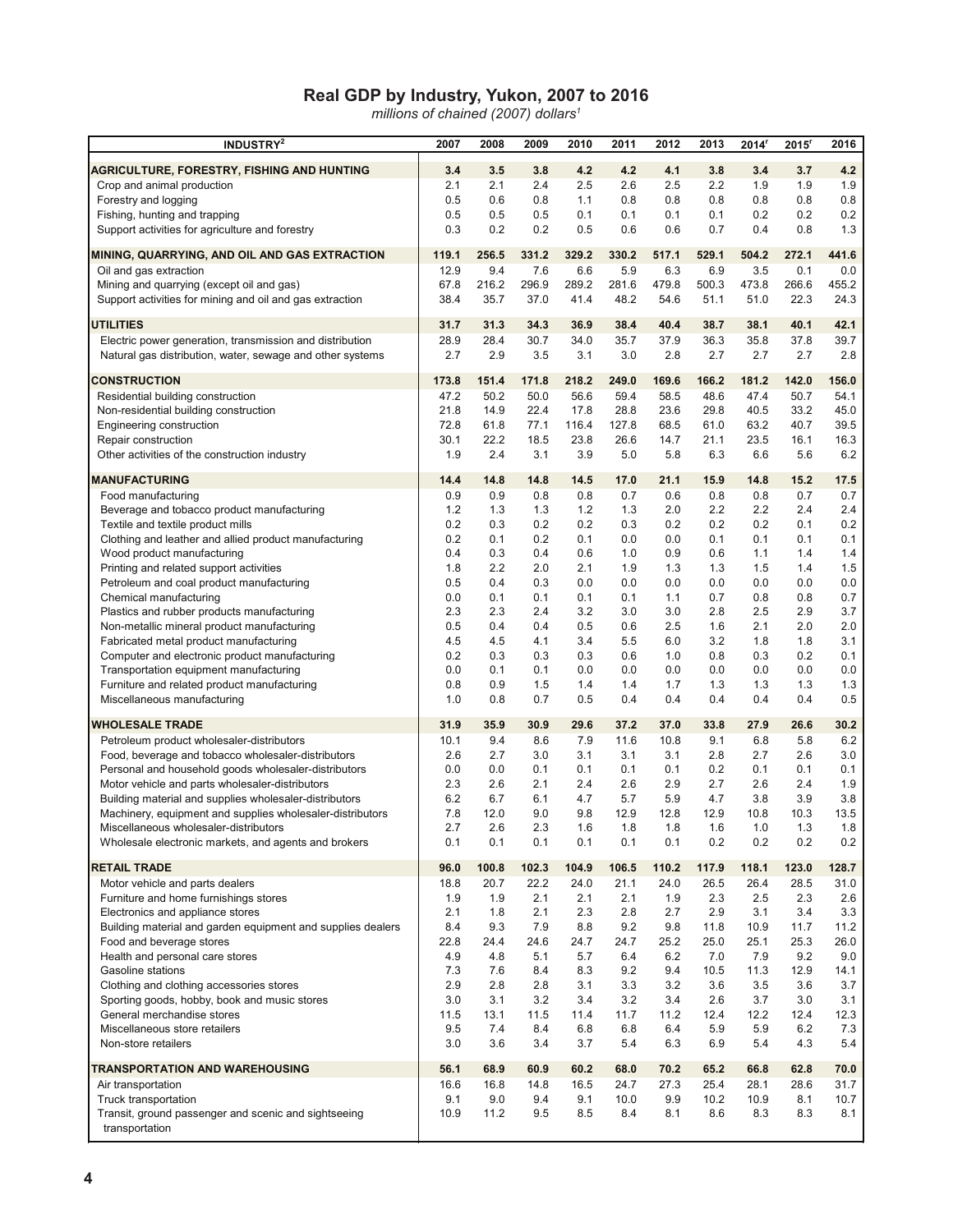#### **Real GDP by Industry, Yukon, 2007 to 2016 (continued)**

*millions of chained (2007) dollars1*

| INDUSTRY <sup>2</sup>                                                         | 2007  | 2008                                                                            | 2009  | 2010  | 2011  | 2012  | 2013  | 2014 <sup>r</sup> | $2015$ <sup>r</sup> | 2016  |
|-------------------------------------------------------------------------------|-------|---------------------------------------------------------------------------------|-------|-------|-------|-------|-------|-------------------|---------------------|-------|
| <b>TRANSPORTATION AND WAREHOUSING (continued)</b>                             |       |                                                                                 |       |       |       |       |       |                   |                     |       |
| Support activities for transportation                                         | 11.3  | 13.2                                                                            | 12.2  | 12.5  | 12.4  | 13.2  | 13.8  | 12.6              | 11.2                | 12.9  |
| Pipeline transportation                                                       | 1.3   | 9.9                                                                             | 6.9   | 5.9   | 5.4   | 5.0   | 0.0   | 0.0               | 0.0                 | 0.0   |
| Postal service and couriers and messengers                                    | 6.5   | 6.5                                                                             | 6.9   | 6.8   | 6.7   | 6.5   | 6.6   | 6.2               | 5.9                 | 5.9   |
| Warehousing and storage                                                       | 0.4   | 0.3                                                                             | 0.3   | 0.3   | 0.3   | 0.3   | 0.3   | 0.4               | 0.4                 | 0.4   |
| <b>INFORMATION AND CULTURAL INDUSTRIES</b>                                    | 53.2  | 54.3                                                                            | 56.7  | 63.2  | 64.9  | 63.7  | 66.4  | 67.7              | 67.3                | 68.4  |
| Publishing industries (except internet)                                       | 7.0   | 5.9                                                                             | 6.1   | 5.9   | 6.0   | 5.2   | 6.0   | 3.3               | 2.9                 | 2.8   |
| Motion picture and sound recording industries                                 | 0.6   | 0.6                                                                             | 0.6   | 0.8   | 0.4   | 0.5   | 0.6   | 0.7               | 0.7                 | 0.7   |
| Broadcasting (except internet)                                                | 4.7   | 4.5                                                                             | 4.3   | 4.4   | 4.8   | 4.4   | 4.4   | 4.2               | 3.6                 | 3.6   |
| Telecommunications                                                            | 38.1  | 40.1                                                                            | 42.4  | 48.9  | 50.9  | 50.8  | 52.1  | 54.6              | 54.9                | 55.5  |
| Data processing, hosting, and related services                                | 0.1   | 0.5                                                                             | 0.5   | 0.4   | 0.3   | 0.1   | 0.1   | 0.1               | 0.1                 | 0.1   |
| Other information services                                                    | 2.7   | 2.6                                                                             | 2.7   | 2.8   | 2.6   | 2.8   | 3.4   | 3.9               | 4.1                 | 4.6   |
| <b>FINANCE AND INSURANCE</b>                                                  | 58.4  | 58.2                                                                            | 55.2  | 59.6  | 73.5  | 74.4  | 74.8  | 75.0              | 77.1                | 81.4  |
| Depository credit intermediation and monetary authorities                     | 28.2  | 29.3                                                                            | 28.4  | 32.2  | 34.9  | 37.2  | 37.3  | 37.4              | 37.8                | 39.2  |
| Non-depository credit intermediation                                          | 5.0   | 4.7                                                                             | 4.2   | 3.5   | 3.6   | 3.4   | 3.2   | 3.4               | 3.4                 | 3.5   |
| Activities related to credit intermediation                                   | 0.9   | 0.8                                                                             | 1.1   | 1.1   | 1.6   | 1.8   | 1.8   | 1.7               | 1.8                 | 1.6   |
| Insurance carriers and related activities                                     | 12.6  | 11.6                                                                            | 11.7  | 11.4  | 13.8  | 13.9  | 14.0  | 13.9              | 14.3                | 15.2  |
| Financial investment services, funds and other financial vehicles             | 11.7  | 11.8                                                                            | 9.7   | 11.5  | 19.8  | 18.4  | 18.9  | 19.0              | 20.2                | 22.2  |
| REAL ESTATE AND RENTAL AND LEASING                                            | 233.4 | 243.7                                                                           | 255.3 | 261.6 | 273.7 | 286.5 | 298.1 | 305.4             | 311.6               | 320.0 |
| Real estate                                                                   | 219.9 | 229.9                                                                           | 241.9 | 248.2 | 259.3 | 274.1 | 287.1 | 294.9             | 300.8               | 308.8 |
| Rental and leasing services                                                   | 13.5  | 13.8                                                                            | 13.4  | 13.3  | 14.3  | 11.6  | 10.1  | 9.4               | 9.7                 | 10.1  |
| PROFESSIONAL, SCIENTIFIC AND TECHNICAL SERVICES                               | 59.5  | 59.2                                                                            | 54.2  | 56.7  | 57.2  | 58.8  | 63.9  | 67.8              | 64.8                | 62.6  |
| Legal, accounting and related services                                        | 21.7  | 21.6                                                                            | 20.2  | 19.8  | 20.9  | 21.4  | 21.0  | 19.4              | 18.8                | 18.6  |
| Architectural, engineering and related services                               | 15.9  | 15.6                                                                            | 14.7  | 14.9  | 16.9  | 17.0  | 19.1  | 24.6              | 18.4                | 17.1  |
| Other professional, scientific and technical services including               | 18.1  | 18.6                                                                            | 15.7  | 17.8  | 15.4  | 15.6  | 20.3  | 21.4              | 24.6                | 23.6  |
| scientific research and development                                           |       |                                                                                 |       |       |       |       |       |                   |                     |       |
| Computer systems design and related services                                  | 3.0   | 2.7                                                                             | 2.9   | 3.4   | 3.1   | 3.3   | 3.0   | 2.3               | 2.4                 | 2.6   |
| Advertising, public relations, and related services                           | 0.7   | 0.7                                                                             | 0.8   | 0.8   | 0.8   | 1.4   | 0.6   | 0.7               | 0.8                 | 0.6   |
| <b>MANAGEMENT OF COMPANIES AND ENTERPRISES</b>                                | 6.8   | 7.3                                                                             | 7.0   | 7.7   | 7.9   | 7.9   | 8.0   | 7.3               | 8.1                 | 7.4   |
| ADMINISTRATIVE AND SUPPORT, WASTE MANAGEMENT                                  | 25.9  | 26.3                                                                            | 26.9  | 27.9  | 28.7  | 28.4  | 27.8  | 28.1              | 28.6                | 28.5  |
| <b>AND REMEDIATION SERVICES</b>                                               |       |                                                                                 |       |       |       |       |       |                   |                     |       |
| Administrative and support services                                           | 22.4  | 22.5                                                                            | 21.4  | 22.3  | 22.1  | 21.5  | 21.0  | 21.1              | 21.2                | 21.7  |
| Waste management and remediation services                                     | 3.5   | 3.8                                                                             | 5.8   | 5.9   | 7.0   | 7.4   | 7.3   | 7.5               | 7.9                 | 7.2   |
| <b>EDUCATIONAL SERVICES</b>                                                   | 109.2 | 112.2                                                                           | 113.4 | 115.9 | 116.3 | 120.8 | 119.7 | 122.1             | 124.4               | 126.0 |
| <b>HEALTH CARE AND SOCIAL ASSISTANCE</b>                                      | 138.5 | 142.4                                                                           | 149.3 | 154.1 | 155.7 | 161.9 | 170.0 | 173.5             | 178.8               | 185.1 |
| Health care                                                                   | 104.7 | 107.2                                                                           | 112.9 | 117.1 | 120.3 | 126.2 | 131.0 | 134.8             | 138.7               | 142.8 |
| Social assistance                                                             | 33.9  | 35.2                                                                            | 36.4  | 36.9  | 35.3  | 35.6  | 39.2  | 38.9              | 40.2                | 42.4  |
|                                                                               |       |                                                                                 |       |       |       |       |       |                   |                     |       |
| ARTS, ENTERTAINMENT AND RECREATION                                            | 10.7  | 11.0                                                                            | 9.7   | 9.1   | 8.0   | 8.3   | 8.1   | 8.3               | 9.0                 | 9.2   |
| Performing arts, spectator sports and related industries, and                 | 6.1   | 6.9                                                                             | b.b   | 5.3   | 4.4   | 4.6   | 4.6   | 4.8               | 4.9                 | 4.9   |
| heritage institutions<br>Amusement, gambling and recreation industries        | 4.5   | 4.0                                                                             | 4.2   | 3.9   | 3.8   | 3.8   | 3.6   | 3.5               | 4.2                 | 4.5   |
|                                                                               |       |                                                                                 |       |       |       |       |       |                   |                     |       |
| <b>ACCOMMODATION AND FOOD SERVICES</b>                                        | 60.8  | 60.9                                                                            | 63.9  | 64.5  | 69.3  | 70.5  | 70.2  | 67.7              | 66.5                | 67.6  |
| Accommodation services                                                        | 42.6  | 42.4                                                                            | 42.3  | 41.2  | 43.3  | 44.1  | 42.6  | 41.1              | 39.4                | 39.8  |
| Food services and drinking places                                             | 18.3  | 18.4                                                                            | 21.7  | 23.4  | 26.0  | 26.4  | 27.7  | 26.7              | 27.2                | 28.0  |
| OTHER SERVICES (EXCEPT PUBLIC ADMINISTRATION)                                 | 33.1  | 34.0                                                                            | 33.0  | 33.9  | 35.4  | 33.2  | 31.0  | 30.8              | 31.3                | 31.0  |
| Repair and maintenance                                                        | 11.8  | 11.9                                                                            | 12.3  | 12.9  | 14.3  | 12.0  | 9.8   | 9.8               | 10.7                | 9.4   |
| Personal services and private households                                      | 5.6   | 5.9                                                                             | 5.2   | 5.3   | 5.4   | 5.4   | 5.0   | 5.4               | 5.5                 | 5.6   |
| Religious, grant-making, civic, and professional and similar<br>organizations | 15.7  | 16.2                                                                            | 15.5  | 15.8  | 15.9  | 15.7  | 16.0  | 15.3              | 15.0                | 15.6  |
| <b>PUBLIC ADMINISTRATION</b>                                                  | 421.1 | 430.4                                                                           | 458.9 | 464.0 | 476.2 | 475.0 | 485.4 | 488.8             | 492.2               | 496.2 |
| Federal government public administration                                      | 63.8  | 63.7                                                                            | 66.0  | 65.8  | 68.2  | 66.1  | 65.0  | 66.3              | 65.8                | 65.1  |
| Provincial and territorial public administration                              | 257.2 | 263.6                                                                           | 278.8 | 285.7 | 290.4 | 293.9 | 299.7 | 299.4             | 298.4               | 303.0 |
| Local, municipal, regional and aboriginal public administration               | 100.1 | 103.1                                                                           | 114.2 | 112.6 | 117.5 | 115.2 | 120.4 | 122.9             | 127.7               | 127.6 |
|                                                                               |       |                                                                                 |       |       |       |       |       |                   |                     |       |
| <b>ALL INDUSTRIES</b>                                                         |       | 1,737.0 1,905.0 2,023.6 2,111.6 2,214.8 2,302.9 2,337.6 2,352.7 2,165.8 2,345.3 |       |       |       |       |       |                   |                     |       |

 $r =$  revised<br> $r<sup>1, 2</sup>$  See endnotes on page 8.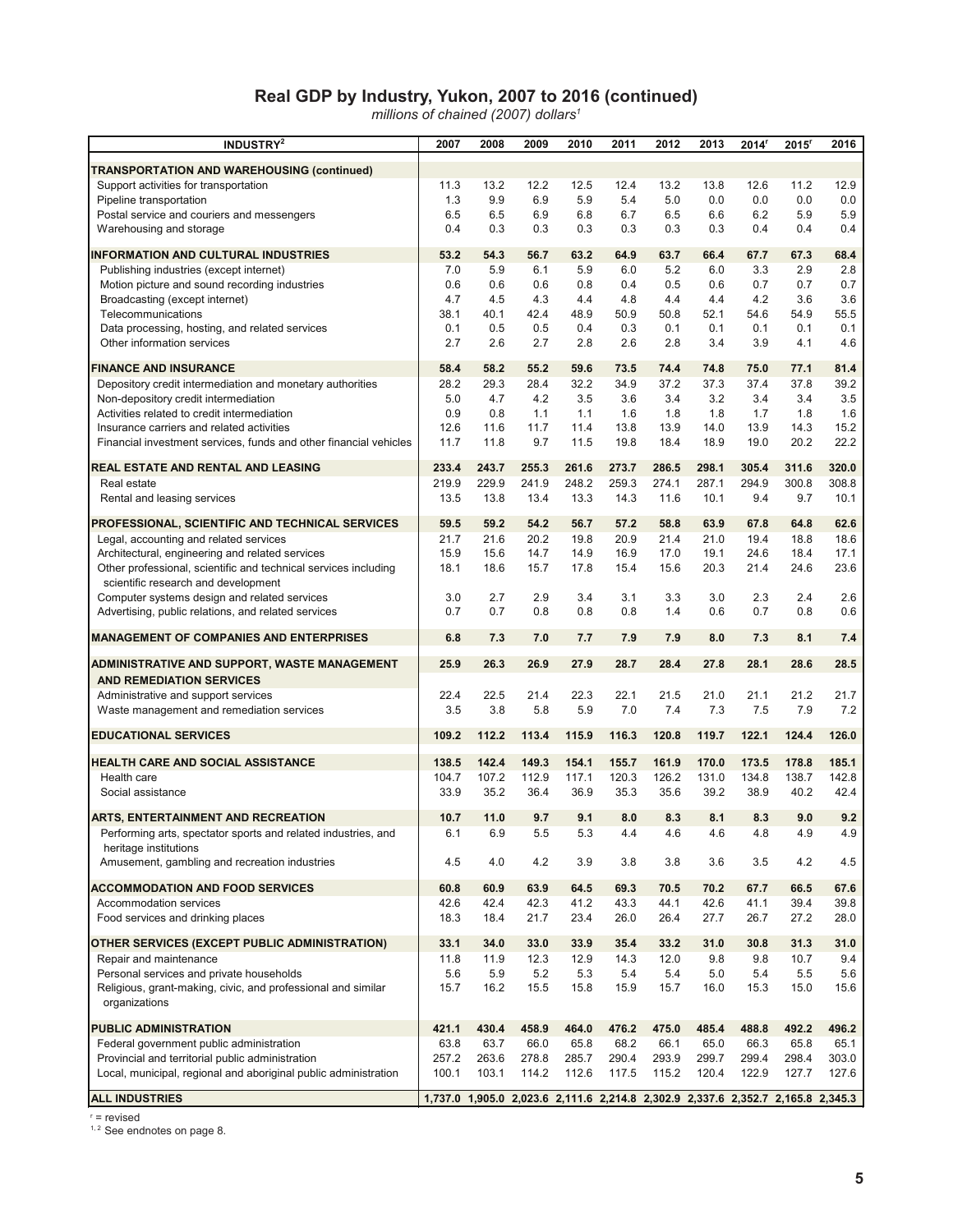#### **Year-to-Year Real Growth Rates (%) by Industry, Yukon, 2007 to 2016**

*based on millions of chained (2007) dollars1*

| <b>INDUSTRY</b> <sup>2</sup>                                                                              | 2007                              | 2008            | 2009              | 2010            | 2011         | 2012            | 2013               | $2014$ <sup>r</sup> | $2015$ <sup>r</sup> | 2016              |
|-----------------------------------------------------------------------------------------------------------|-----------------------------------|-----------------|-------------------|-----------------|--------------|-----------------|--------------------|---------------------|---------------------|-------------------|
| AGRICULTURE, FORESTRY, FISHING AND HUNTING                                                                | $-2.9$                            | 2.9             | 8.6               | 10.5            | 0.0          | $-2.4$          | $-7.3$             | $-10.5$             | 8.8                 | 13.5              |
| Crop and animal production                                                                                | $-4.5$                            | 0.0             | 14.3              | 4.2             | 4.0          | $-3.8$          | $-12.0$            | $-13.6$             | 0.0                 | 0.0               |
| Forestry and logging                                                                                      | $-83.3$                           | 20.0            | 33.3              | 37.5            | $-27.3$      | 0.0             | 0.0                | 0.0                 | 0.0                 | 0.0               |
| Fishing, hunting and trapping                                                                             | 66.7                              | 0.0             | 0.0               | $-80.0$         | 0.0          | 0.0             | 0.0                | 100.0               | 0.0                 | 0.0               |
| Support activities for agriculture and forestry                                                           | 0.0                               | $-33.3$         | 0.0               | 150.0           | 20.0         | 0.0             | 16.7               | $-42.9$             | 100.0               | 62.5              |
| MINING, QUARRYING, AND OIL AND GAS EXTRACTION                                                             | 35.5                              | 115.4           | 29.1              | $-0.6$          | 0.3          | 56.6            | 2.3                | $-4.7$              | $-46.0$             | 62.3              |
| Oil and gas extraction                                                                                    | $-34.5$                           | $-27.1$         | $-19.1$           | $-13.2$         | $-10.6$      | 6.8             | 9.5                | $-49.3$             | $-97.1$             | $-100.0$          |
| Mining and quarrying (except oil and gas)                                                                 | 92.1                              | 218.9           | 37.3              | $-2.6$          | $-2.6$       | 70.4            | 4.3                | $-5.3$              | $-43.7$             | 70.7              |
| Support activities for mining and oil and gas extraction                                                  | 18.2                              | $-7.0$          | 3.6               | 11.9            | 16.4         | 13.3            | $-6.4$             | $-0.2$              | $-56.3$             | 9.0               |
| <b>UTILITIES</b>                                                                                          | $-1.2$                            | $-1.3$          | 9.6               | 7.6             | 4.1          | 5.2             | $-4.2$             | $-1.6$              | 5.2                 | 5.0               |
| Electric power generation, transmission and distribution                                                  | $-2.0$                            | $-1.7$          | 8.1               | 10.7            | 5.0          | 6.2             | $-4.2$             | $-1.4$              | 5.6                 | 5.0               |
| Natural gas distribution, water, sewage and other systems                                                 | 12.5                              | 7.4             | 20.7              | $-11.4$         | $-3.2$       | $-6.7$          | $-3.6$             | 0.0                 | 0.0                 | 3.7               |
| <b>CONSTRUCTION</b>                                                                                       | 10.8                              | $-12.9$         | 13.5              | 27.0            | 14.1         | $-31.9$         | $-2.0$             | 9.0                 | $-21.6$             | 9.9               |
| Residential building construction                                                                         | $-1.9$                            | 6.4             | $-0.4$            | 13.2            | 4.9          | $-1.5$          | $-16.9$            | $-2.5$              | 7.0                 | 6.7               |
| Non-residential building construction                                                                     | 44.4                              | $-31.7$         | 50.3              | $-20.5$         | 61.8         | $-18.1$         | 26.3               | 35.9                | $-18.0$             | 35.5              |
| Engineering construction                                                                                  | $\ddot{\phantom{a}}$              | $-15.1$         | 24.8              | 51.0            | 9.8          | $-46.4$         | $-10.9$            | 3.6                 | $-35.6$             | $-2.9$            |
| Repair construction<br>Other activities of the construction industry                                      | 38.1<br>26.7                      | $-26.2$<br>26.3 | $-16.7$<br>29.2   | 28.6<br>25.8    | 11.8<br>28.2 | $-44.7$<br>16.0 | 43.5<br>8.6        | 11.4<br>4.8         | $-31.5$<br>$-15.2$  | 1.2<br>10.7       |
|                                                                                                           |                                   |                 |                   |                 |              |                 |                    |                     |                     |                   |
| <b>MANUFACTURING</b>                                                                                      | 7.5                               | 2.8             | 0.0               | $-2.0$          | 17.2         | 24.1            | $-24.6$            | $-6.9$              | 2.7                 | 15.1              |
| Food manufacturing                                                                                        | 12.5                              | 0.0             | $-11.1$           | 0.0             | $-12.5$      | $-14.3$         | 33.3               | 0.0                 | $-12.5$             | 0.0               |
| Beverage and tobacco product manufacturing<br>Textile and textile product mills                           | 0.0<br>0.0                        | 8.3<br>50.0     | 0.0<br>$-33.3$    | $-7.7$<br>0.0   | 8.3<br>50.0  | 53.8<br>$-33.3$ | 10.0<br>0.0        | 0.0<br>0.0          | 9.1<br>$-50.0$      | 0.0<br>100.0      |
| Clothing and leather and allied product manufacturing                                                     | $\ddotsc$                         | $-50.0$         | 100.0             | $-50.0$         | $-100.0$     | 0.0             | 0.0                | 0.0                 | 0.0                 | 0.0               |
| Wood product manufacturing                                                                                | 0.0                               | $-25.0$         | 33.3              | 50.0            | 66.7         | $-10.0$         | $-33.3$            | 83.3                | 27.3                | 0.0               |
| Printing and related support activities                                                                   | $-5.3$                            | 22.2            | $-9.1$            | 5.0             | $-9.5$       | $-31.6$         | 0.0                | 15.4                | $-6.7$              | 7.1               |
| Petroleum and coal product manufacturing                                                                  | 150.0                             | $-20.0$         | $-25.0$           | $-100.0$        | 0.0          | 0.0             | 0.0                | 0.0                 | 0.0                 | 0.0               |
| Chemical manufacturing                                                                                    | 0.0                               | 0.0             | 0.0               | 0.0             | 0.0          | 1,000.0         | $-36.4$            | 14.3                | 0.0                 | $-12.5$           |
| Plastics and rubber products manufacturing                                                                | 15.0                              | 0.0             | 4.3               | 33.3            | $-6.3$       | 0.0             | $-6.7$             | $-10.7$             | 16.0                | 27.6              |
| Non-metallic mineral product manufacturing<br>Fabricated metal product manufacturing                      | 25.0<br>21.6                      | $-20.0$<br>0.0  | 0.0<br>$-8.9$     | 25.0<br>$-17.1$ | 20.0<br>61.8 | 316.7<br>9.1    | $-36.0$<br>$-46.7$ | 31.3<br>$-43.8$     | $-4.8$<br>0.0       | 0.0<br>72.2       |
| Computer and electronic product manufacturing                                                             | 0.0                               | 50.0            | 0.0               | 0.0             | 100.0        | 66.7            | $-20.0$            | $-62.5$             | $-33.3$             | $-50.0$           |
| Transportation equipment manufacturing                                                                    | 0.0                               | 0.0             | 0.0               | $-100.0$        | 0.0          | 0.0             | 0.0                | 0.0                 | 0.0                 | 0.0               |
| Furniture and related product manufacturing                                                               | $-27.3$                           | 12.5            | 66.7              | $-6.7$          | 0.0          | 21.4            | $-23.5$            | 0.0                 | 0.0                 | 0.0               |
| Miscellaneous manufacturing                                                                               | $-37.5$                           | $-20.0$         | $-12.5$           | $-28.6$         | $-20.0$      | 0.0             | 0.0                | 0.0                 | 0.0                 | 25.0              |
| <b>WHOLESALE TRADE</b>                                                                                    | 1.9                               | 12.5            | $-13.9$           | $-4.2$          | 25.7         | $-0.5$          | $-8.6$             | $-17.5$             | $-4.7$              | 13.5              |
| Petroleum product wholesaler-distributors                                                                 | $\ddot{\phantom{a}}$              | $-6.9$          | $-8.5$            | $-8.1$          | 46.8         | $-6.9$          | $-15.7$            | $-25.3$             | $-14.7$             | 6.9               |
| Food, beverage and tobacco wholesaler-distributors                                                        | $\ddotsc$                         | 3.8             | 11.1              | 3.3             | 0.0          | 0.0             | $-9.7$             | $-3.6$              | $-3.7$              | 15.4              |
| Personal and household goods wholesaler-distributors                                                      | $\ddotsc$                         | 0.0             | 0.0               | 0.0             | 0.0          | 0.0             | 100.0              | $-50.0$             | 0.0                 | 0.0               |
| Motor vehicle and parts wholesaler-distributors<br>Building material and supplies wholesaler-distributors | $\ddotsc$                         | 13.0<br>8.1     | $-19.2$<br>$-9.0$ | 14.3<br>$-23.0$ | 8.3<br>21.3  | 11.5<br>3.5     | $-6.9$<br>$-20.3$  | $-3.7$<br>$-19.1$   | $-7.7$<br>2.6       | $-20.8$<br>$-2.6$ |
| Machinery, equipment and supplies wholesaler-distributors                                                 | $\ddotsc$<br>$\ddot{\phantom{a}}$ | 53.8            | $-25.0$           | 8.9             | 31.6         | $-0.8$          | 0.8                | $-16.3$             | $-4.6$              | 31.1              |
| Miscellaneous wholesaler-distributors                                                                     |                                   | $-3.7$          | $-11.5$           | $-30.4$         | 12.5         | 0.0             | $-11.1$            | $-37.5$             | 30.0                | 38.5              |
| Wholesale electronic markets, and agents and brokers                                                      | $\ddotsc$                         | 0.0             | 0.0               | 0.0             | 0.0          | 0.0             | 100.0              | 0.0                 | 0.0                 | 0.0               |
| <b>RETAIL TRADE</b>                                                                                       | 9.2                               | 5.0             | $1.5$             | 2.5             | 1.5          | 3.5             | 7.0                | 0.2                 | 4.1                 | 4.6               |
| Motor vehicle and parts dealers                                                                           | $\ddotsc$                         | 10.1            | 7.2               | 8.1             | $-12.1$      | 13.7            | 10.4               | $-0.4$              | 8.0                 | 8.8               |
| Furniture and home furnishings stores                                                                     | $\ddotsc$                         | 0.0             | 10.5              | 0.0             | 0.0          | $-9.5$          | 21.1               | 8.7                 | $-8.0$              | 13.0              |
| Electronics and appliance stores                                                                          | $\ddotsc$                         | $-14.3$         | 16.7              | 9.5             | 21.7         | $-3.6$          | 7.4                | 6.9                 | 9.7                 | $-2.9$            |
| Building material and garden equipment and supplies dealers                                               | $\ddot{\phantom{a}}$              | 10.7            | $-15.1$           | 11.4            | 4.5          | 6.5             | 20.4               | -7.6                | 7.3                 | $-4.3$            |
| Food and beverage stores<br>Health and personal care stores                                               | $\ddot{\phantom{a}}$              | 7.0<br>$-2.0$   | 0.8<br>6.3        | 0.4<br>11.8     | 0.0<br>12.3  | 2.0<br>$-3.1$   | $-0.8$<br>12.9     | 0.4<br>12.9         | 0.8<br>16.5         | 2.8<br>$-2.2$     |
| Gasoline stations                                                                                         | $\ldots$<br>$\ddotsc$             | 4.1             | 10.5              | $-1.2$          | 10.8         | 2.2             | 11.7               | 7.6                 | 14.2                | 9.3               |
| Clothing and clothing accessories stores                                                                  | $\ddotsc$                         | $-3.4$          | 0.0               | 10.7            | 6.5          | $-3.0$          | 12.5               | $-2.8$              | 2.9                 | 2.8               |
| Sporting goods, hobby, book and music stores                                                              | $\ddotsc$                         | 3.3             | 3.2               | 6.3             | $-5.9$       | 6.3             | $-23.5$            | 42.3                | $-18.9$             | 3.3               |
| General merchandise stores                                                                                | $\ddotsc$                         | 13.9            | $-12.2$           | $-0.9$          | 2.6          | $-4.3$          | 10.7               | $-1.6$              | 1.6                 | $-0.8$            |
| Miscellaneous store retailers                                                                             | $\ddot{\phantom{a}}$              | $-22.1$         | 13.5              | $-19.0$         | 0.0          | $-5.9$          | $-7.8$             | 0.0                 | 5.1                 | 17.7              |
| Non-store retailers                                                                                       | $\ddotsc$                         | 20.0            | $-5.6$            | 8.8             | 45.9         | 16.7            | 9.5                | $-21.7$             | $-20.4$             | 25.6              |
| TRANSPORTATION AND WAREHOUSING                                                                            | 1.8                               | 22.8            | $-11.6$           | $-1.1$          | 13.0         | 3.2             | $-7.1$             | 2.5                 | $-6.0$              | 11.5              |
| Air transportation                                                                                        | 3.1                               | 1.2             | $-11.9$           | 11.5            | 49.7         | 10.5            | $-7.0$             | 10.6                | 1.8                 | 10.8              |
| Truck transportation                                                                                      | 2.2                               | $-1.1$          | 4.4               | $-3.2$          | 9.9          | $-1.0$          | 3.0                | 6.9                 | $-25.7$             | 32.1              |
| Transit, ground passenger and scenic and sightseeing<br>transportation                                    | $\ddot{\phantom{a}}$              | 2.8             | $-15.2$           | $-10.5$         | $-1.2$       | $-3.6$          | 6.2                | $-3.5$              | 0.0                 | $-2.4$            |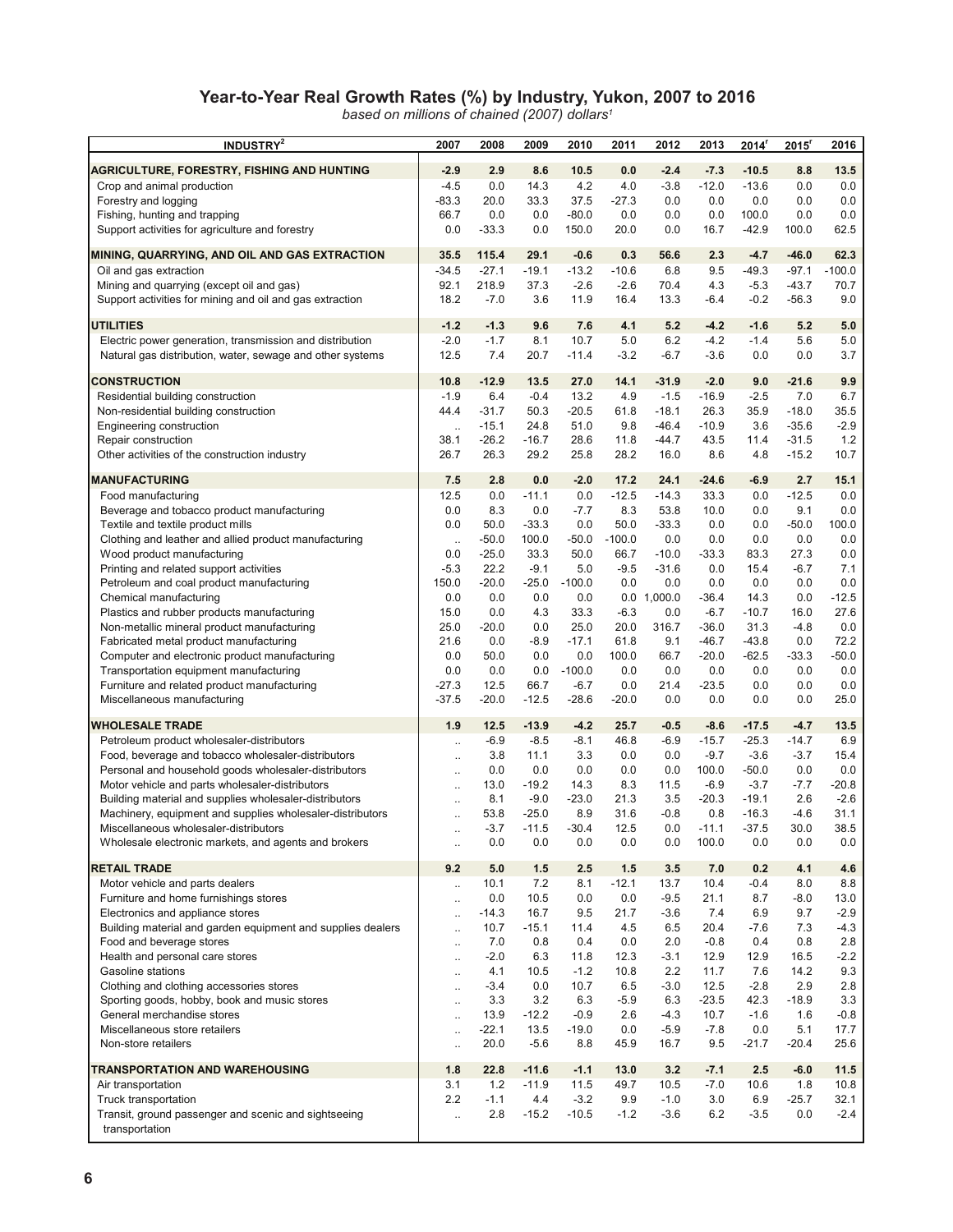#### **Year-to-Year Real Growth Rates (%) by Industry, 2007 to 2016 (continued)**

*based on millions of chained (2007) dollars1*

| INDUSTRY <sup>2</sup>                                                                        | 2007                 | 2008          | 2009              | 2010          | 2011           | 2012          | 2013              | 2014 <sup>r</sup> | $2015$ <sup>r</sup> | 2016          |
|----------------------------------------------------------------------------------------------|----------------------|---------------|-------------------|---------------|----------------|---------------|-------------------|-------------------|---------------------|---------------|
|                                                                                              |                      |               |                   |               |                |               |                   |                   |                     |               |
| TRANSPORTATION AND WAREHOUSING (continued)<br>Support activities for transportation          | 1.8                  | 16.8          | $-7.6$            | 2.5           | $-0.8$         | 6.5           | 4.5               | $-8.7$            | $-11.1$             | 15.2          |
| Pipeline transportation                                                                      | $-31.6$              | 661.5         | $-30.3$           | $-14.5$       | $-8.5$         | $-7.4$        | $-100.0$          | 0.0               | 0.0                 | 0.0           |
| Postal service and couriers and messengers                                                   | 16.1                 | 0.0           | 6.2               | $-1.4$        | $-1.5$         | $-3.0$        | 1.5               | $-6.1$            | $-4.8$              | 0.0           |
| Warehousing and storage                                                                      | 0.0                  | $-25.0$       | 0.0               | 0.0           | 0.0            | 0.0           | 0.0               | 33.3              | 0.0                 | 0.0           |
| <b>INFORMATION AND CULTURAL INDUSTRIES</b>                                                   | 1.7                  | 2.1           | 4.4               | 11.5          | 2.7            | $-1.8$        | 4.2               | 2.0               | $-0.6$              | 1.6           |
| Publishing industries (except internet)                                                      | 14.8                 | $-15.7$       | 3.4               | $-3.3$        | 1.7            | $-13.3$       | 15.4              | $-45.0$           | $-12.1$             | $-3.4$        |
| Motion picture and sound recording industries                                                | $-14.3$              | 0.0           | 0.0               | 33.3          | $-50.0$        | 25.0          | 20.0              | 16.7              | 0.0                 | 0.0           |
| Broadcasting (except internet)                                                               | $\sim$               | $-4.3$        | $-4.4$            | 2.3           | 9.1            | $-8.3$        | 0.0               | $-4.5$            | $-14.3$             | 0.0           |
| Telecommunications                                                                           | 0.0                  | 5.2           | 5.7               | 15.3          | 4.1            | $-0.2$        | 2.6               | 4.8               | 0.5                 | 1.1           |
| Data processing, hosting, and related services                                               | $\ldots$             | 400.0         | 0.0               | $-20.0$       | $-25.0$        | $-66.7$       | 0.0               | 0.0               | 0.0                 | 0.0           |
| Other information services                                                                   | -6.9                 | $-3.7$        | 3.8               | 3.7           | $-7.1$         | 7.7           | 21.4              | 14.7              | 5.1                 | 12.2          |
| <b>FINANCE AND INSURANCE</b>                                                                 | 2.6                  | $-0.3$        | $-5.2$            | 8.0           | 23.3           | 1.2           | 0.5               | 0.3               | 2.8                 | 5.6           |
| Depository credit intermediation and monetary authorities                                    | 9.3                  | 3.9           | $-3.1$            | 13.4          | 8.4            | 6.6           | 0.3               | 0.3               | 1.1                 | 3.7           |
| Non-depository credit intermediation                                                         | $\ldots$             | $-6.0$        | $-10.6$           | $-16.7$       | 2.9            | $-5.6$        | $-5.9$            | 6.3               | 0.0                 | 2.9           |
| Activities related to credit intermediation                                                  | $\ddotsc$            | $-11.1$       | 37.5              | 0.0           | 45.5           | 12.5          | 0.0               | $-5.6$            | 5.9                 | $-11.1$       |
| Insurance carriers and related activities                                                    | $\ddot{\phantom{a}}$ | $-7.9$        | 0.9               | $-2.6$        | 21.1           | 0.7           | 0.7               | $-0.7$            | 2.9                 | 6.3           |
| Financial investment services, funds and other financial vehicles                            | 0.0                  | 0.9           | $-17.8$           | 18.6          | 72.2           | -7.1          | 2.7               | 0.5               | 6.3                 | 9.9           |
| REAL ESTATE AND RENTAL AND LEASING                                                           | 1.3                  | 4.4           | 4.8               | 2.5           | 4.6            | 4.7           | 4.0               | 2.4               | 2.0                 | 2.7           |
| Real estate                                                                                  | $\ddotsc$            | 4.5           | 5.2               | 2.6           | 4.5            | 5.7           | 4.7               | 2.7               | 2.0                 | 2.7           |
| Rental and leasing services                                                                  | $\ddotsc$            | 2.2           | $-2.9$            | $-0.7$        | 7.5            | $-18.9$       | $-12.9$           | $-6.9$            | 3.2                 | 4.1           |
| PROFESSIONAL, SCIENTIFIC AND TECHNICAL SERVICES                                              | 5.1                  | $-0.5$        | $-8.4$            | 4.6           | 0.9            | 2.8           | 8.7               | 6.1               | $-4.4$              | $-3.4$        |
| Legal, accounting and related services                                                       | 13.0                 | $-0.5$        | $-6.5$            | $-2.0$        | 5.6            | 2.4           | $-1.9$            | $-7.6$            | $-3.1$              | $-1.1$        |
| Architectural, engineering and related services                                              | 8.9                  | $-1.9$        | $-5.8$            | 1.4           | 13.4           | 0.6           | 12.4              | 28.8              | $-25.2$             | $-7.1$        |
| Other professional, scientific and technical services including                              | $-1.6$               | 2.8           | $-15.6$           | 13.4          | $-13.5$        | 1.3           | 30.1              | 5.4               | 15.0                | $-4.1$        |
| scientific research and development                                                          |                      |               |                   |               |                |               |                   |                   |                     |               |
| Computer systems design and related services                                                 | 7.1                  | $-10.0$       | 7.4               | 17.2          | $-8.8$         | 6.5           | $-9.1$            | $-23.3$           | 4.3                 | 8.3           |
| Advertising, public relations, and related services                                          | $-22.2$              | 0.0           | 14.3              | 0.0           | 0.0            | 75.0          | $-57.1$           | 16.7              | 14.3                | $-25.0$       |
| <b>MANAGEMENT OF COMPANIES AND ENTERPRISES</b>                                               | 0.0                  | 7.4           | $-4.1$            | 10.0          | 2.6            | 0.0           | 1.3               | $-8.8$            | 11.0                | $-8.6$        |
|                                                                                              |                      |               |                   |               |                |               |                   |                   |                     |               |
| ADMINISTRATIVE AND SUPPORT, WASTE MANAGEMENT                                                 | 8.4                  | 1.5           | 2.3               | 3.7           | 2.9            | $-1.0$        | $-2.1$            | 1.1               | 1.8                 | $-0.3$        |
| <b>AND REMEDIATION SERVICES</b>                                                              |                      |               |                   |               |                |               |                   |                   |                     |               |
| Administrative and support services                                                          | 10.3<br>0.0          | 0.4<br>8.6    | $-4.9$<br>52.6    | 4.2<br>1.7    | $-0.9$<br>18.6 | $-2.7$<br>5.7 | $-2.3$<br>$-1.4$  | 0.5<br>2.7        | 0.5<br>5.3          | 2.4<br>$-8.9$ |
| Waste management and remediation services                                                    |                      |               |                   |               |                |               |                   |                   |                     |               |
| <b>EDUCATIONAL SERVICES</b>                                                                  | 0.7                  | 2.7           | 1.1               | 2.2           | 0.3            | 3.9           | $-0.9$            | 2.0               | 1.9                 | 1.3           |
| HEALTH CARE AND SOCIAL ASSISTANCE                                                            | 1.8                  | 2.8           | 4.8               | 3.2           | 1.0            | 4.0           | 5.0               | 2.1               | 3.1                 | 3.5           |
| Health care                                                                                  |                      | 2.4           | 5.3               | 3.7           | 2.7            | 4.9           | 3.8               | 2.9               | 2.9                 | 3.0           |
| Social assistance                                                                            | 0.3                  | 3.8           | 3.4               | 1.4           | $-4.3$         | 0.8           | 10.1              | $-0.8$            | 3.3                 | 5.5           |
| <b>ARTS, ENTERTAINMENT AND RECREATION</b>                                                    | 3.9                  | 2.8           | $-11.8$           | $-6.2$        | $-12.1$        | 3.8           | $-2.4$            | 2.5               | 8.4                 | 2.2           |
| Performing arts, spectator sports and related industries, and                                | $\ddotsc$            | 13.1          | -20.3             | -3.6          | $-17.0$        | 4.5           | 0.0               | 4.3               | 2.1                 | 0.0           |
| heritage institutions                                                                        |                      |               |                   |               |                |               |                   |                   |                     |               |
| Amusement, gambling and recreation industries                                                | $\ddot{\phantom{a}}$ | $-11.1$       | 5.0               | $-7.1$        | $-2.6$         | 0.0           | $-5.3$            | $-2.8$            | 20.0                | 7.1           |
| <b>ACCOMMODATION AND FOOD SERVICES</b>                                                       | 2.2                  | 0.2           | 4.9               | 0.9           | 7.4            | 1.7           | $-0.4$            | $-3.6$            | $-1.8$              | 1.7           |
| Accommodation services                                                                       | $\ddotsc$            | $-0.5$        | $-0.2$            | $-2.6$        | 5.1            | 1.8           | $-3.4$            | $-3.5$            | $-4.1$              | 1.0           |
| Food services and drinking places                                                            | 3.4                  | 0.5           | 17.9              | 7.8           | 11.1           | 1.5           | 4.9               | $-3.6$            | 1.9                 | 2.9           |
|                                                                                              |                      |               |                   |               |                |               |                   |                   |                     |               |
| OTHER SERVICES (EXCEPT PUBLIC ADMINISTRATION)                                                | 3.8                  | 2.7           | $-2.9$            | 2.7           | 4.4            | $-6.2$        | $-6.6$            | $-0.6$            | 1.6                 | $-1.0$        |
| Repair and maintenance<br>Personal services and private households                           | 20.4                 | 0.8           | 3.4               | 4.9           | 10.9           | $-16.1$       | $-18.3$<br>$-7.4$ | 0.0               | 9.2                 | $-12.1$       |
| Religious, grant-making, civic, and professional and similar                                 | 7.7<br>0.0           | 5.4<br>3.2    | $-11.9$<br>$-4.3$ | 1.9<br>1.9    | 1.9<br>0.6     | 0.0<br>$-1.3$ | 1.9               | 8.0<br>$-4.4$     | 1.9<br>$-2.0$       | 1.8<br>4.0    |
| organizations                                                                                |                      |               |                   |               |                |               |                   |                   |                     |               |
|                                                                                              |                      |               |                   |               |                |               |                   |                   |                     |               |
| <b>PUBLIC ADMINISTRATION</b>                                                                 | 3.0                  | 2.2           | 6.6               | 1.1           | 2.6            | $-0.3$        | 2.2               | 0.7               | 0.7                 | 0.8           |
| Federal government public administration<br>Provincial and territorial public administration | 2.7<br>2.8           | $-0.2$<br>2.5 | 3.6               | $-0.3$<br>2.5 | 3.6            | $-3.1$<br>1.2 | $-1.7$<br>2.0     | 2.0               | $-0.8$<br>$-0.3$    | $-1.1$<br>1.5 |
| Local, municipal, regional and aboriginal public administration                              | $\ddotsc$            | 3.0           | 5.8<br>10.8       | $-1.4$        | 1.6<br>4.4     | $-2.0$        | 4.5               | -0.1<br>2.1       | 3.9                 | $-0.1$        |
|                                                                                              |                      |               |                   |               |                |               |                   |                   |                     |               |
| <b>ALL INDUSTRIES</b>                                                                        | 5.6                  | 9.7           | 6.2               | 4.3           | 4.9            | 4.0           | 1.5               | 0.6               | $-7.9$              | 8.3           |

 $r =$  revised

.. = not available<br><sup>1,2</sup> See endnotes on page 8.